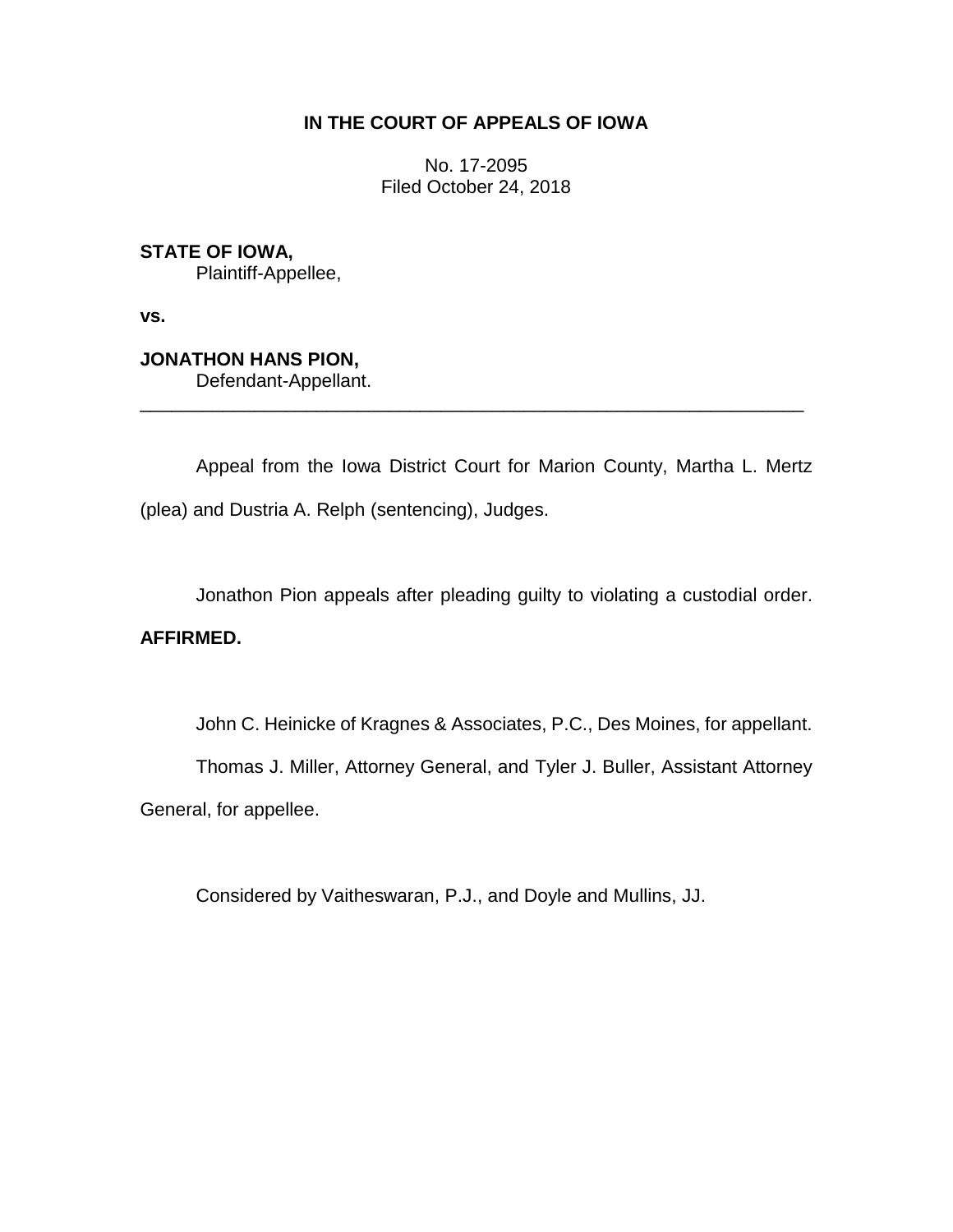**DOYLE, Judge.**

Jonathon Pion appeals the judgment and sentence entered after he pled guilty to violating a custodial order by refusing to return his child to the mother after visitation. *See* Iowa Code § 710.6 (2017) (stating a relative of a child who violates a custodial order commits a class "D" felony). Pion argues his counsel was ineffective by permitting him to plead guilty without a factual basis. Additionally, Pion contends the district court abused its discretion by imposing a five-year suspended sentence instead of granting him a deferred judgment. We reject Pion's arguments and affirm the district court's judgment and sentence.

The standard of review for guilty pleas resulting from counsel's ineffective assistance is de novo. *See State v. Utter*, 803 N.W.2d 647, 651 (Iowa 2011), *overruled on other grounds by Schmidt v. State*, 909 N.W.2d 778, 789 (Iowa 2018). "As with all ineffective-assistance-of-counsel claims, [the defendant] must establish . . . counsel failed to perform an essential duty and prejudice resulted from such failure." *Utter*, 803 N.W.2d at 652 (citing *Strickland v. Washington*, 466 U.S. 668, 687 (1984)). Generally, we preserve claims of ineffective assistance of counsel for postconviction-relief proceedings to allow the record to be developed. *See State v. Gomez Garcia*, 904 N.W.2d 172, 186 (Iowa 2017); *State v. Virgil*, 895 N.W.2d 873, 879 (Iowa 2017). However, we may resolve the claim on direct appeal if the record before us is adequate. *See Virgil*, 895 N.W.2d at 879. Here, we conclude the record is adequate for review.

Courts are required to determine whether a factual basis exists before accepting a plea. *See* Iowa R. Crim. P. 2.8(2)(b). To determine whether a factual basis exists, "the entire record before the district court may be examined." *State*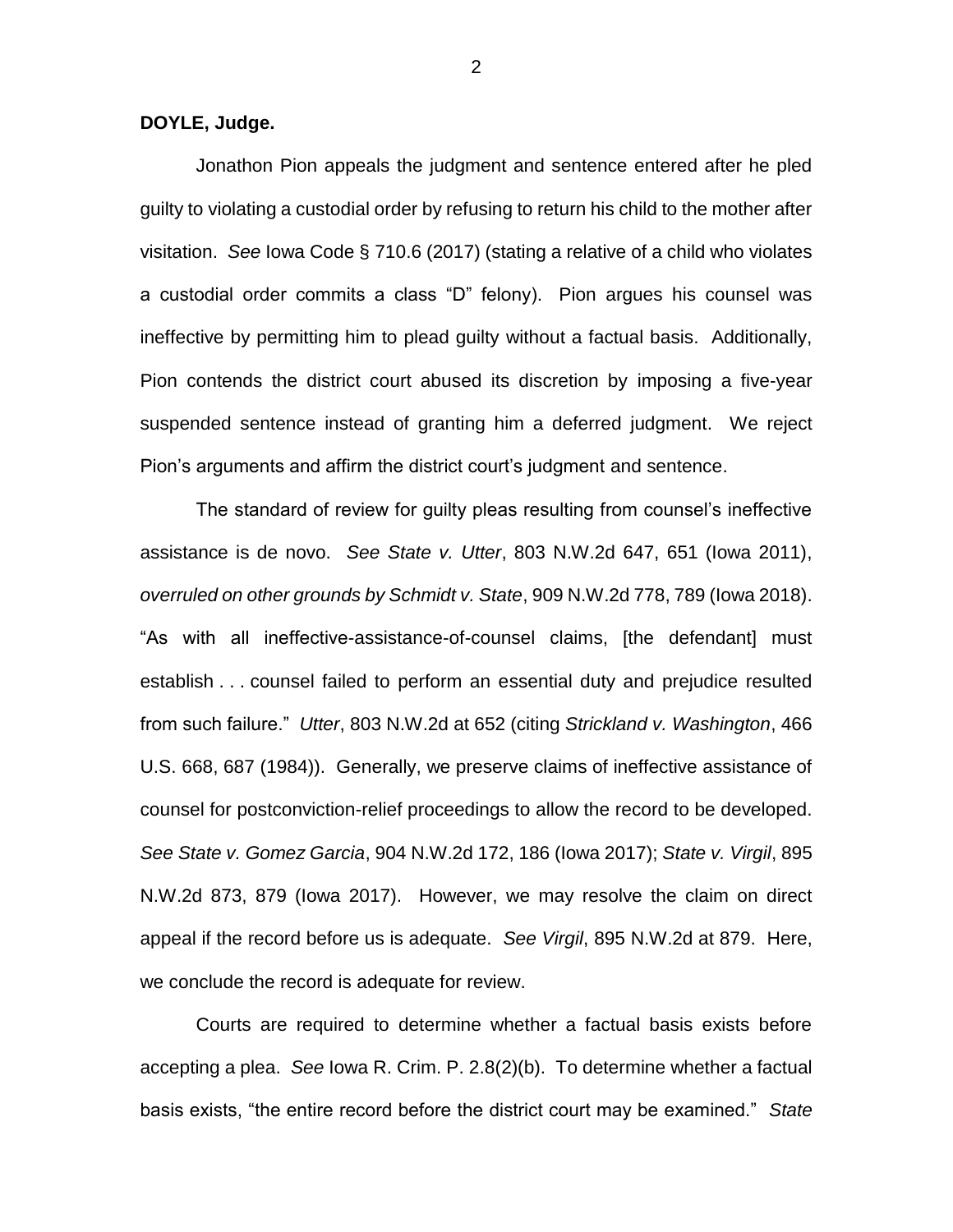*v. Finney*, 834 N.W.2d 46, 62 (Iowa 2013). "If an attorney allows a defendant to plead guilty to an offense for which there is no factual basis and to waive the right

to file a motion in arrest of judgment, the attorney breaches an essential duty."

*State v. Philo*, 697 N.W.2d 481, 485 (Iowa 2005). When this occurs, prejudice is

inherent. *See State v. Schminkey*, 597 N.W.2d 785, 788 (Iowa 1999).

Pion claims his counsel was ineffective by allowing him to plead guilty

without a factual basis. He pled guilty to violating Iowa Code section 710.6, which

provides, as relevant here:

A relative of a child who, acting in violation of an order of any court which fixes, permanently or temporarily, the custody or physical care of the child in another, takes and conceals the child, within or outside the state, from the person having lawful custody or physical care, commits a class "D' felony.

Iowa Code § 710.6 (2015). Iowa Criminal Jury Instruction 1000.10, published by

the Iowa Bar Association, sets forth the elements of the crime as follows:

1. On or about the \_\_\_\_ day of \_\_\_\_\_\_\_\_\_\_, 20\_\_\_, (custodian) had [custody] [physical care] of (child) by court order.

2. Defendant was a relative of the child.

3. The defendant took and concealed the (child) from (custodian) in violation of a court order.

4. At the time, (child) was under the age of fourteen. If the State has proved all of the elements, the defendant is guilty. If the State has failed to prove any one of the elements, the defendant is not guilty.

Pion admits the first three elements were established during his plea colloquy. It

is the fourth element Pion claims is lacking—that the child was under the age of

fourteen at the time of the offense. Specifically, because the district court's

colloquy during the plea hearing did not reference the age of the child, Pion argues

"the factual basis is clearly deficient."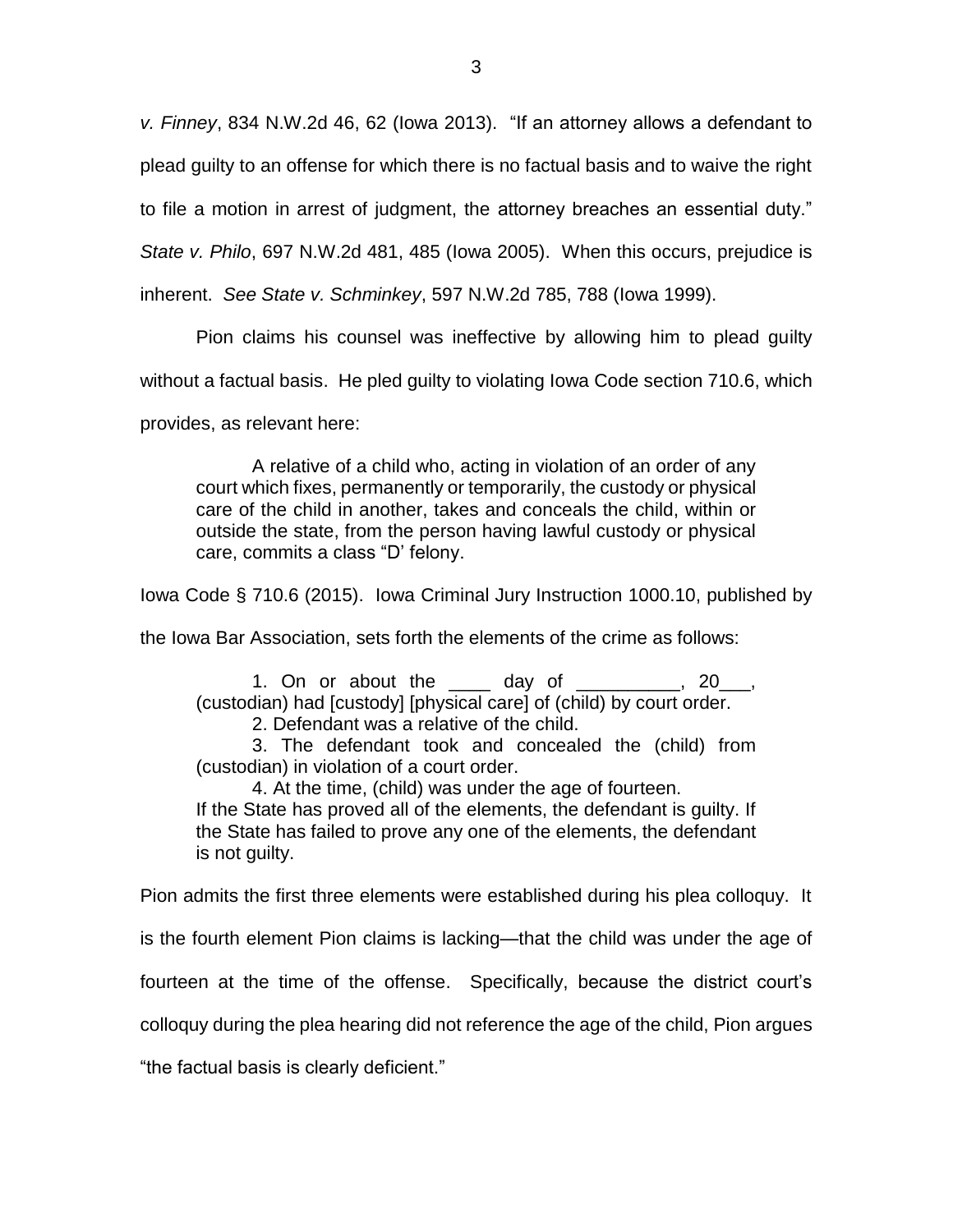For purposes of the criminal law and procedure section of the Iowa Code, with some exceptions, "child" is defined as "any person under the age of fourteen years," unless another age is specified. Iowa Code § 702.5. This definition of "child" is applicable to section 710.6. So, in order for the plea to be valid, the record before the plea court must show the child involved was under the age of fourteen years.

In reviewing the entire record before the plea court, we find the child's date of birth appears in Deputy Isaac Short's affidavit; a part of the complaint and affidavit filed with the court charging Pion with violating section 710.6. The minutes of evidence state "the following witnesses . . . will testify in accordance with the police reports/statements attached hereto and incorporated by this reference herein." The minutes further state that Deputy Short would "testify in accordance with the police reports/statements/recordings attached and/or made a part of these minutes of evidence by this reference."

On a claim that a plea bargain is invalid because of a lack of accuracy on the factual-basis issue, the entire record before the district court may be examined. . . . Recourse to the entire record is appropriate because . . . the relevant inquiry . . . involves an examination of whether counsel performed poorly by allowing [the defendant] to plead guilty to a crime for which there was no objective factual basis in the record.

*Finney*, 834 N.W.2d at 62. Accordingly, based on a review of the record before the plea court, we conclude there was a sufficient factual basis for the plea with regard to the child's age at the time of Pion's offense.<sup>1</sup> Therefore, counsel was not ineffective in allowing Pion to plead guilty.

 $\overline{a}$ 

<sup>&</sup>lt;sup>1</sup> The State argues Pion's argument is meritless because the presentence report contains the child's birthdate. A presentence investigation (PSI) report may be reviewed to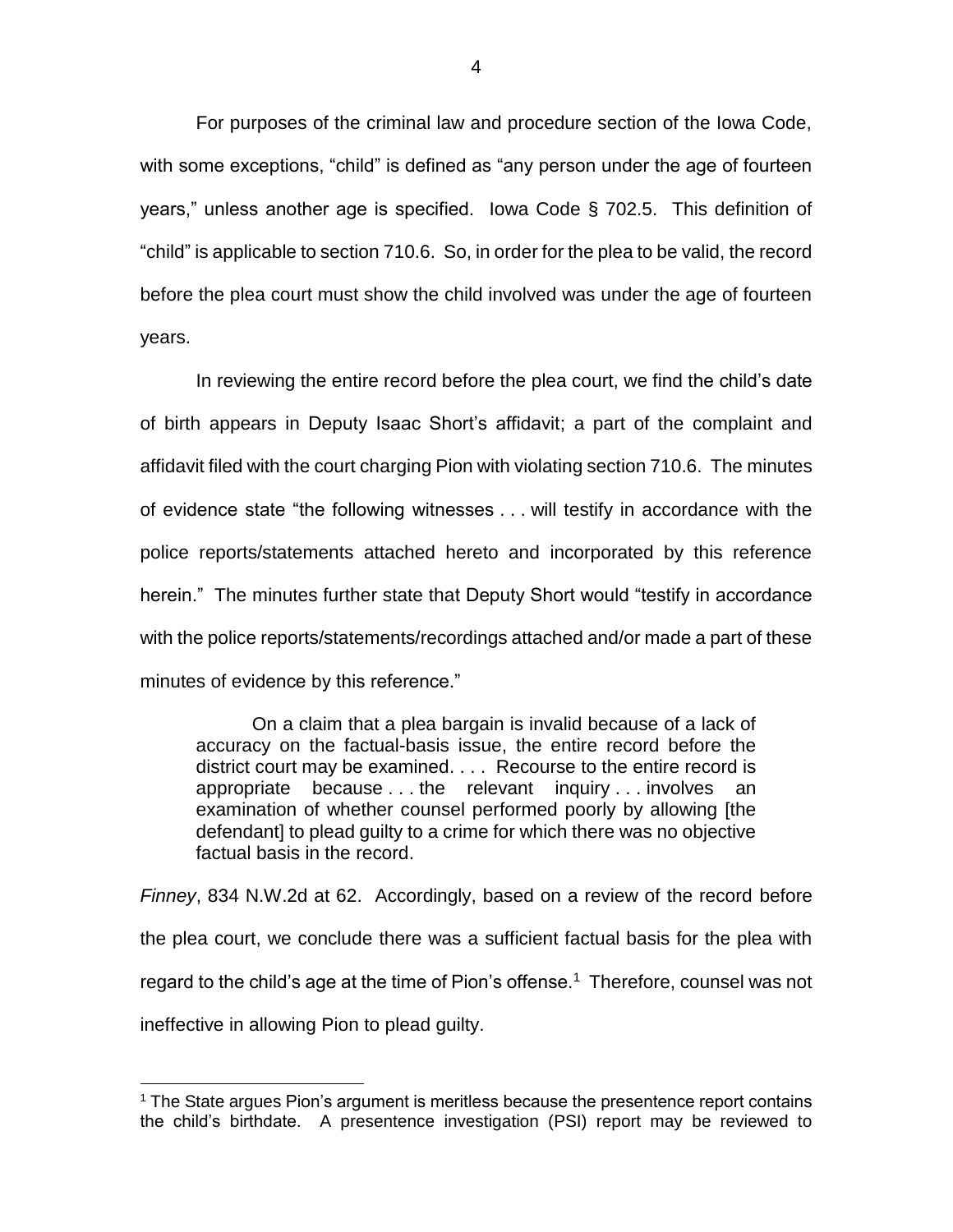Pion's second claim is that the sentencing court abused its discretion when it imposed a suspended sentence instead of granting him a deferred judgment. He argues because of his "military record and lack of criminal convictions, a deferred judgment would have been an appropriate sentence for this case."

"[T]he decision of the district court to impose a particular sentence within the statutory limits is cloaked with a strong presumption in its favor, and will only be overturned for an abuse of discretion or the consideration of inappropriate matters." *State v. Formaro,* 638 N.W.2d 720, 724 (Iowa 2002). Abuse of discretion occurs only when "the decision was exercised on grounds or for reasons that were clearly untenable or unreasonable." *Id.*

Generally, courts may consider a variety of factors to justify the imposition of a sentence, including rehabilitation of the defendant, protection of the community from further offenses by the defendant and others, Iowa Code § 901.5, the defendant's age and criminal history, the defendant's employment and family circumstances, the nature of the offense, and "such other factors as are appropriate." Iowa Code § 907.5.

 $\overline{a}$ determine if the record supports a factual basis for the plea, but only if the report was available at the time of the plea. *See Rhoades v. State*, 848 N.W.2d 22, 29 (Iowa 2014) ("At the time of the guilty plea, the record must disclose facts to satisfy all elements of the offense. We review (1) the prosecutor's statements, (2) the defendant's statements, (3) the minutes of testimony, and (4) the presentence report, if available at the time of the plea, to determine if the record supports a factual basis for the plea." (citation omitted)); *Schminkey*, 597 N.W.2d at 788 ("In deciding whether a factual basis exists, we consider the entire record before the district court at the guilty plea hearing, including any statements made by the defendant, facts related by the prosecutor, the minutes of testimony, and the presentence report."); *State v. Butcher*, No. 11-0928, 2012 WL 1439497, at \*2 (Iowa Ct. App. April 25, 2012) (declining to consider PSI report completed and filed after the plea hearing). Here, the PSI report is dated October 4, 2017, and it was filed with the court on the same date. The plea hearing occurred on August 4, 2017, some two months earlier. Since the PSI report was not a part of the record before the plea court, we do not consider it in our factual-basis evaluation.